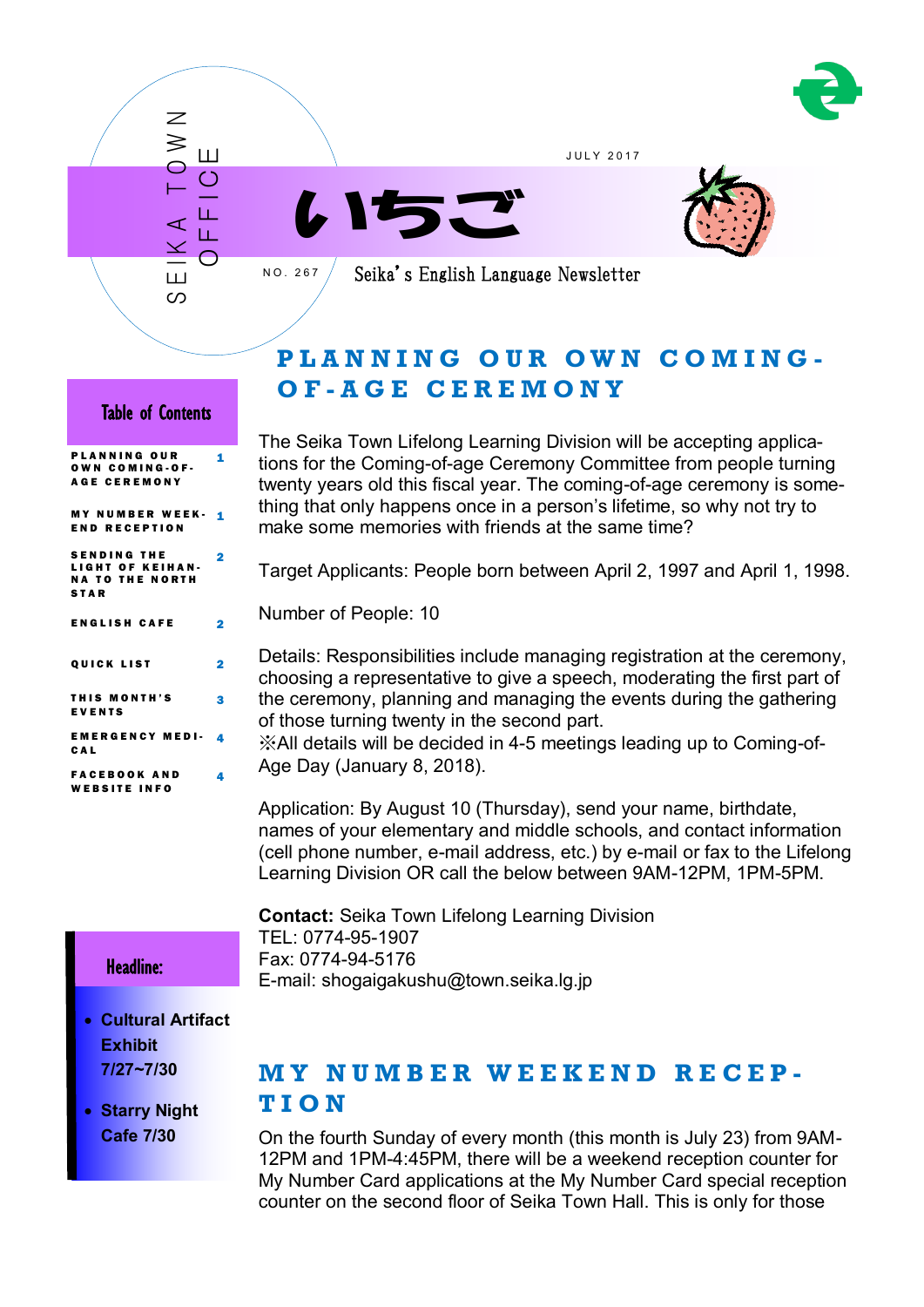### いちご Page 2 とのこと Page 2 とのこと Page 2 とのこと Page 2 とのこと Page 2 とのこと Page 2



who have received the My Number notification card. A reservation is required and must be made when Seika Town Hall is open. NOTE: The schedule may change due to maintenance or other circumstances.

**Contact: General Services Counter TEL: 0774-95-1915 E-mail: madoguchi@town.seika.lg.jp**

# SENDING THE LIGHT OF KEIHANNA TO THE **N O R T H S T A R ~ 2 0 1 7**

This is an event that takes place around the Keihanna Plaza sundial, which shines a laser in the direction of the North Star. There will be fair activities for kids and food stands for all to enjoy.

When: August 4 (Fri), 5:30PM - 8:30PM (Cancelled if it is raining) Where: Keihanna Plaza, Sundial Square

**Contact: Keihanna Interaction Plaza Inc., Keihanna Sundial Laser Association Office TEL: 0774-95-5111** 

# **E N G L I S H C A F E**

When: July 16 (Sun), 10:00 AM to 12:00 PM Where: Mukunoki Center Classroom, 3rd Floor Details: Watch an English presentation, freely speak in English, listen to music, sing songs and enjoy meeting other people. Foreign participants are welcome! Cost: 500 Yen (Bring your own drink and snacks) ※No reservation required, just show up Contact Info: Seika Global Network Representative Wakita TEL: 090-2191-9864

## **Q U I C K L I S T**

Hello and welcome to the Quick List! Each week we will present a short list of vocabulary that you can quickly put to use in daily life.

This Week's Theme: Space

Please send me feedback! Is this list at a good level? Too hard? Too easy? Also, if you have topic suggestions please tell me what you want to learn!

1. 星 ー ほし ー star  $2.$  流れ星 ー ながれぼし ー shooting star  $3.$  惑星 ー わくせい ー planet 4. 銀河 – ぎんが – galaxy 5. 天の川 ー あまのがわ ー the Milky Way 6. 北斗七星 ー ほくとしちせい ー the Big Dipper 7. 軌道 – きどう – orbit 8. 望遠鏡 - ぼうえんきょう - telescope  $9.$  日食 ー にっしょく ー solar eclipse 10. 月食 ー げっしょく ー lunar eclipse

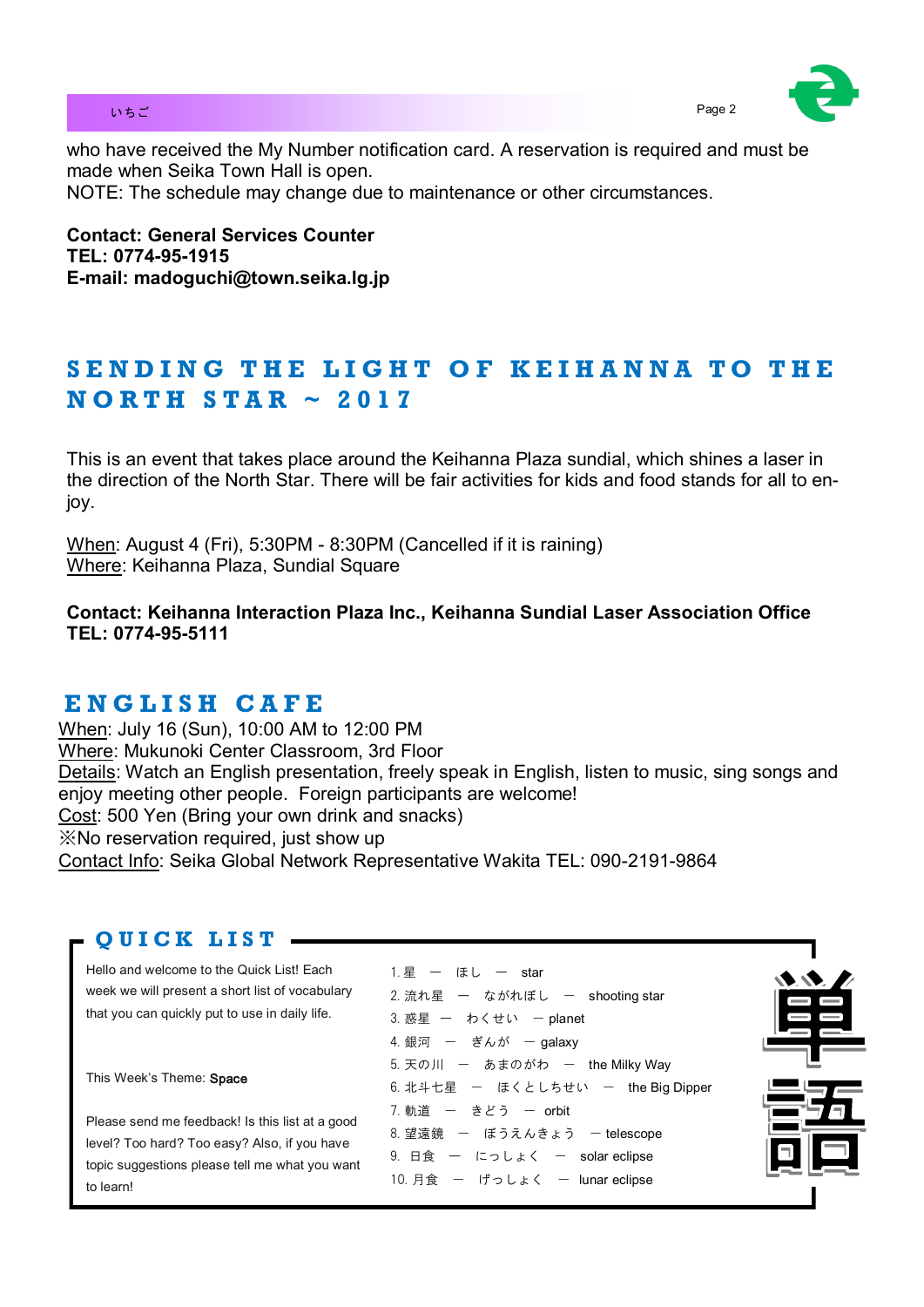## THIS MONTH'S EVENTS

| Day                              | ime            | <b>Details</b>            | Place                                 |
|----------------------------------|----------------|---------------------------|---------------------------------------|
| July 27 - July 30<br>(Thu.—Sun.) | $9:30 - 17:00$ | Cultural Artifact Exhibit | Seika Town Office, Exchange Hall (2F) |
| July 30 (Sun)                    | 19:00 - 20:30  | <b>Starry Night Cafe</b>  | Keihanna Commemorative Park, Suikeien |

| Mukunoki Center |                          | <b>Health Center</b> |              |           |                                   |
|-----------------|--------------------------|----------------------|--------------|-----------|-----------------------------------|
| Day             | <b>Time</b>              | <b>Details</b>       | Day          | Time      | <b>Details</b>                    |
| 7/12 (Wed)      | $15:00 - 17:00$          | Table Tennis Day     | 7/13 (Thurs) | $13:00 -$ | 2 Yr-Old Dental Health Checkup    |
| 7/19 (Wed)      | 15:00 - 17:00            |                      | 7/14 (Fri)   | $13:00 -$ | 1.5 Yr-Old Health Checkup         |
|                 |                          | Table Tennis Day     | 7/20 (Thurs) | $13:00 -$ | 3.5 Yr-Old Health Checkup         |
| 7/23 (Sun)      | $9:00 - 12:00$           | Smile Sports Arena   | 7/26 (Wed)   | $13:00 -$ | $9 \sim 10$ Mo-Old Checkup        |
| 7/26 (Wed)      | $\overline{\phantom{0}}$ | Closed               | 7/27 (Thurs) | $13:00 -$ | $3 - 4$ Mo-Old Checkup + BCG Shot |
| 8/2 (Wed)       | 15:00 - 17:00            | Table Tennis Day     | 8/3 (Thurs)  | $13:00 -$ | 2 Yr-Old Dental Health Checkup    |

### **E V E N T S**

### **Cultural Artifact Exhibit**

When: July 27 (Thurs) through July 30 (Sun), 9:30 AM-5PM

Where: Seika Town Office, Exchange Hall (2F)

Details: This exhibit will feature large-scale maps of the Yamadasho and Hikaridai areas as well as old documents from the Edo (1603-1868) and Meiji (1868-1912) periods for the first time. Using these precious sources, we can track shifts and changes in the area.

Contact: Seika Town Lifelong Learning Division TEL: 0774-95-1907

### **Starry Night Cafe**

When: July 30 (Sun), 7PM~8:30PM (Cancelled if cloudy or raining)

Where: Keihanna Commemorative Park, Suikeien

Details: Using a telescope, we will look up at the night sky from Keihanna Park. A guide will explain what we see in the night sky. We may even be lucky and see Jupiter or Saturn tonight.

#### **K E I H A N N A M I N I - C O N C E R T**

## In The Atrium Lobby

Date: ① July 12 (Wed) ② June 26 (Wed) Time: 12:15 PM - 12:45 PM Songs: ① Chopin-Liszt, "The Maiden's Wish" and "Spring" from 6 chants polonaise (Piano) ② Rachmaninoff, Selections from Etudes-Tableaux, Op. 39 (Piano) Contact: Keihanna Plaza Puchi Concert Committee TEL: 0774-95-3361 WEBSITE: https://www.keihannaplaza.co.jp/event/concert/